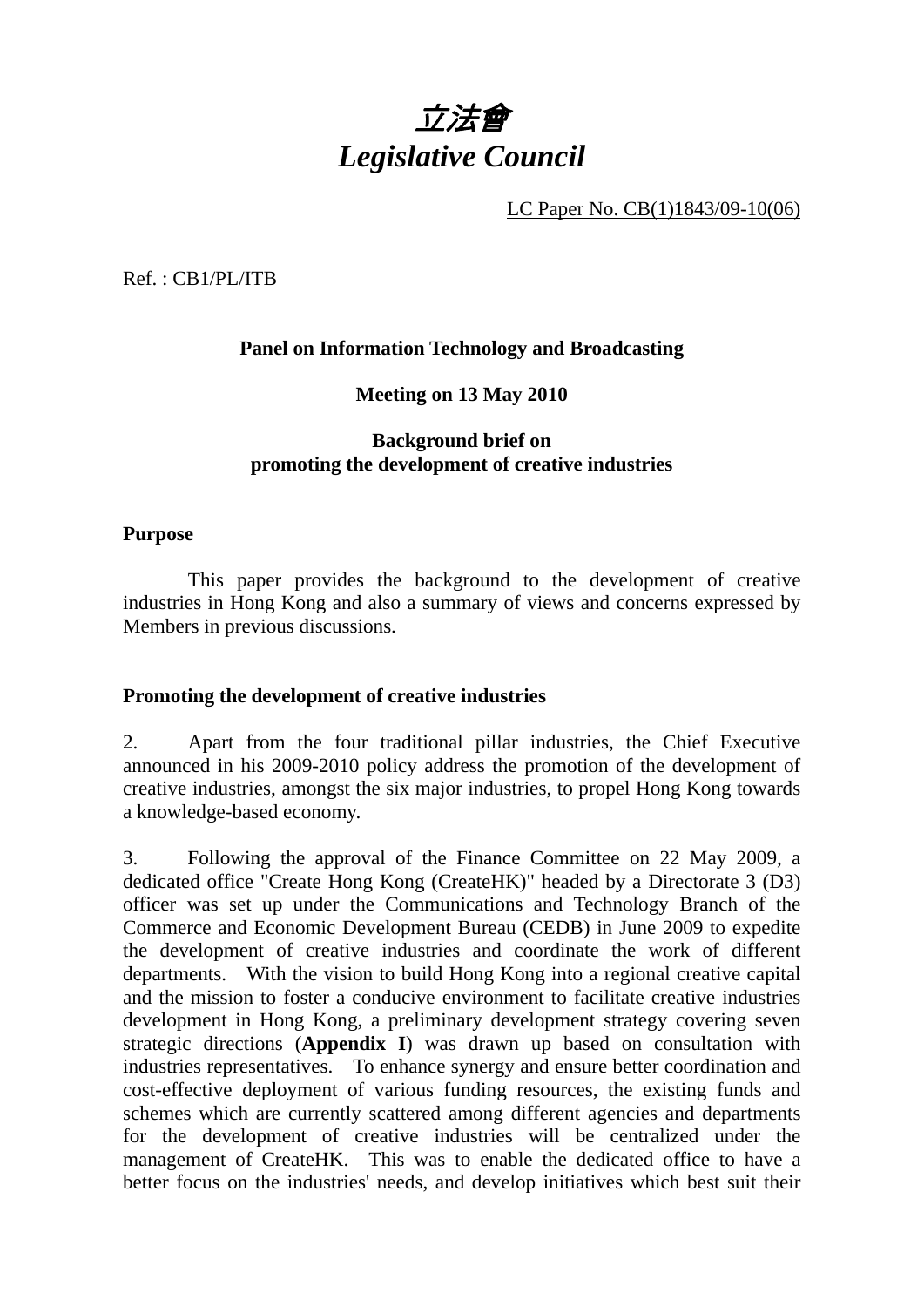needs.

4. In addition to the various funding schemes providing financial support (e.g. the DesignSmart Initiative, the Film Development Fund, the Film Guarantee Fund, and the Innovation and Technology Fund, etc), the Financial Secretary has earmarked \$300 million in the 2009-2010 Budget to further support Hong Kong's creative industries for the development of the creative economy in the coming 3 years. On 22 May 2009, the Finance Committee approved setting up the \$300 million CreateSmart Initiative (CSI) to further enhance the development of creative industries. The CSI to be administered by CreateHK will provide targeted support to projects initiated by the creative industry sectors (including architecture, comics, digital entertainment, advertising, music and publication, etc), CreateHK office and other government departments. The general eligibility and assessment criteria are set out at **Appendix II**.

# **Previous discussions**

5. The Panel on Information Technology and Broadcasting (the Panel) was briefed on the proposals on the setting up of CreateHK (and the creation of a new Head of CreateHK at D3 level), and the CSI at the Panel meetings held on 9 February and 9 March 2009 respectively. Members supported in principle the Administration's proposals. They considered that the setting up of CreateHK was a timely move to drive the development of creative industries and were keen to ensure that CreateHK could work closely with the trade to boost the development of creative industries.

6. During the Panel discussion, some members considered the development strategy for creative industries too general and failed to provide a specific direction for future development. They urged the Administration to formulate comprehensive long-term plans and develop practicable strategies for building Hong Kong into a regional creative capital. On the eligibility and assessment criteria as well as the modus operandi of the CSI, some members called on the Administration to put in place a fair, open and transparent vetting and approval mechanism for the CSI. The Administration assured members that it would liaise closely with the trades on the scope of CSI and formulate long-term strategies and detailed implementation plans in collaboration with industries representatives and stakeholders.

7. Some Panel members expressed concern that the work of CreateHK might overlap with that of the other relevant departments and agencies under the CEDB. Concerns were also raised about its coordination and collaboration with other departments/bodies such as the Leisure and Cultural Services Department (LCSD) and the West Kowloon Cultural District Authority (WKCDA), and whether the provision for CSI might duplicate with other funding schemes currently available. According to the Administration, CreateHK office would not overlap with the work of other departments and agencies. Neither would there be any overlap in funding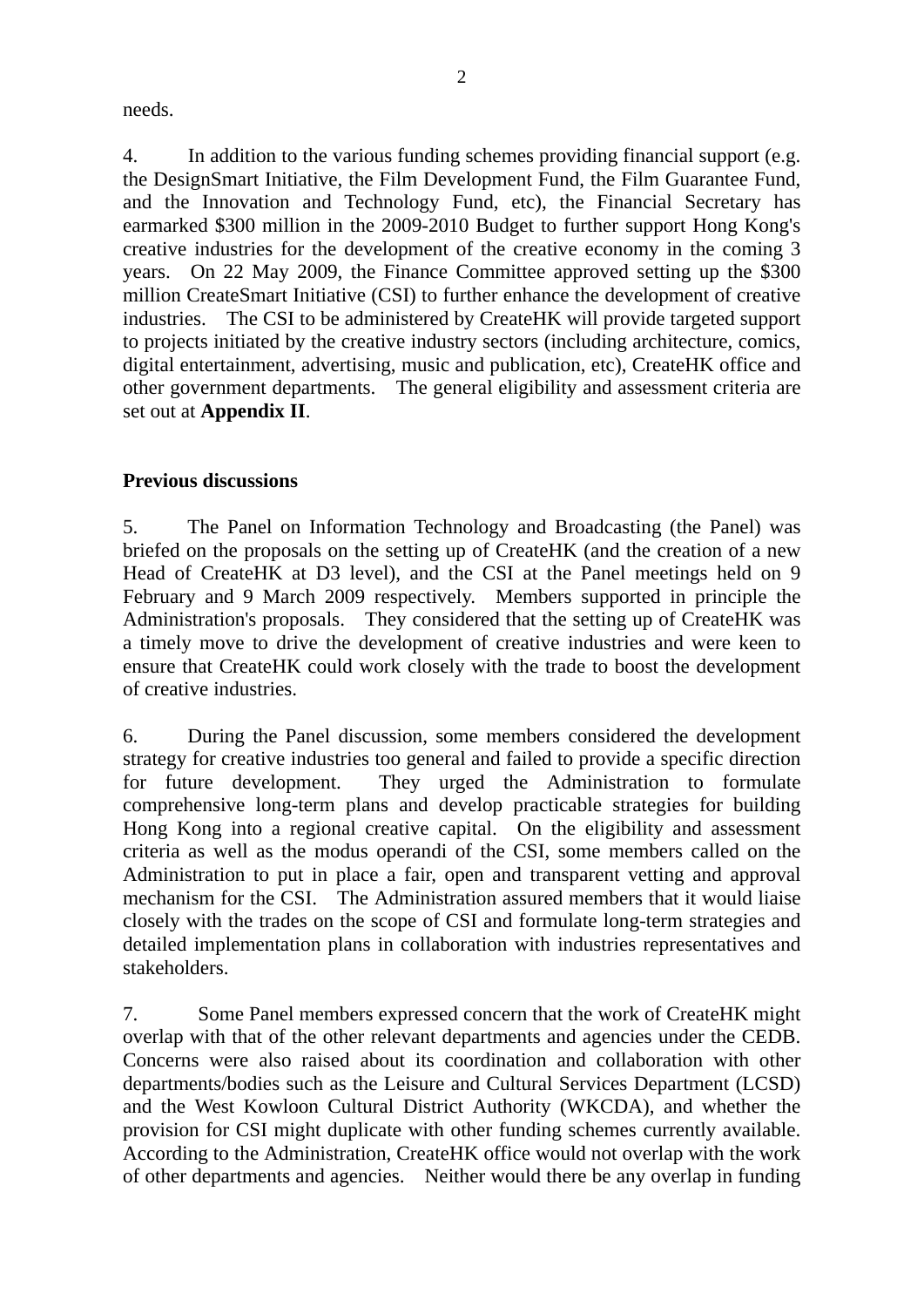support as the various existing funding schemes had well-defined and specific scopes with their terms and conditions approved by the Finance Committee. The CSI would not cover those projects that were currently supported through the existing individual schemes.

8. Panel members were of the view that CreateHK, with the mission of nurturing local talents and fostering a creative atmosphere, should work closely with the Education Bureau (EDB) and the Labour and Welfare Bureau to nurture local creative industries talents, and co-operate with the LCSD, Home Affairs Bureau (HAB) and the Hong Kong Arts Development Council to promote cultural development. The Administration advised that through coordination and collaboration with EDB, visual arts and digital entertainment conducive to the nurturing of local creative talents had been included in the secondary school curriculum. Courses on design, multi-media and technology were also offered at tertiary institutions. The Administration undertook that continued efforts would be made to collaborate with HAB, LCSD, and WKCDA in integrating culture and creativity, making use of the show grounds and venues of the West Kowloon Cultural District for local talents to showcase their creativity and performance as well as promoting a culture of innovation and creativity among businesses and within the community.

9. The Panel was of the view that in addition to financial support, the protection of intellectual property and copyright was important for the development and expansion of Hong Kong creative industries in the Mainland. To drive the development of Hong Kong into a regional creative capital, the Administration should introduce more measures to facilitate start-ups and the development of local small and medium-sized (SME) creative establishments, and to attract overseas creative industry establishments to invest and develop their businesses in Hong Kong. Consideration should also be given to granting tax concessions to owners of copyright works for sharing their innovation and original works.

10. Two motions on promoting the development of local creative industries were carried at the Council meetings on 4 February and 29 April 2009. During the motion debate, Members generally supported the importance of promoting the development of industries based on innovation and technology as well as cultural and creative industries. Apart from formulating long-term policies and implementation timetables for creative industries, the Administration was urged to draw reference from the successful experience of other economies, and to consider setting up new policy bureaux in respect of individual areas of the innovative or cultural industries, as well as restructuring the organization of the various policy bureaux to achieve a more rational distribution of work among them. The Administration was also urged to facilitate cross-sector collaboration among creative industries, to foster a social culture which was conducive to promoting the development of creative industries, to improve the education and training systems to nurture and engage talents of creative industries, and to offer various incentives, including tax concession, to ensure that adequate resources were available for implementing the policies. Members were keen to ensure that measures be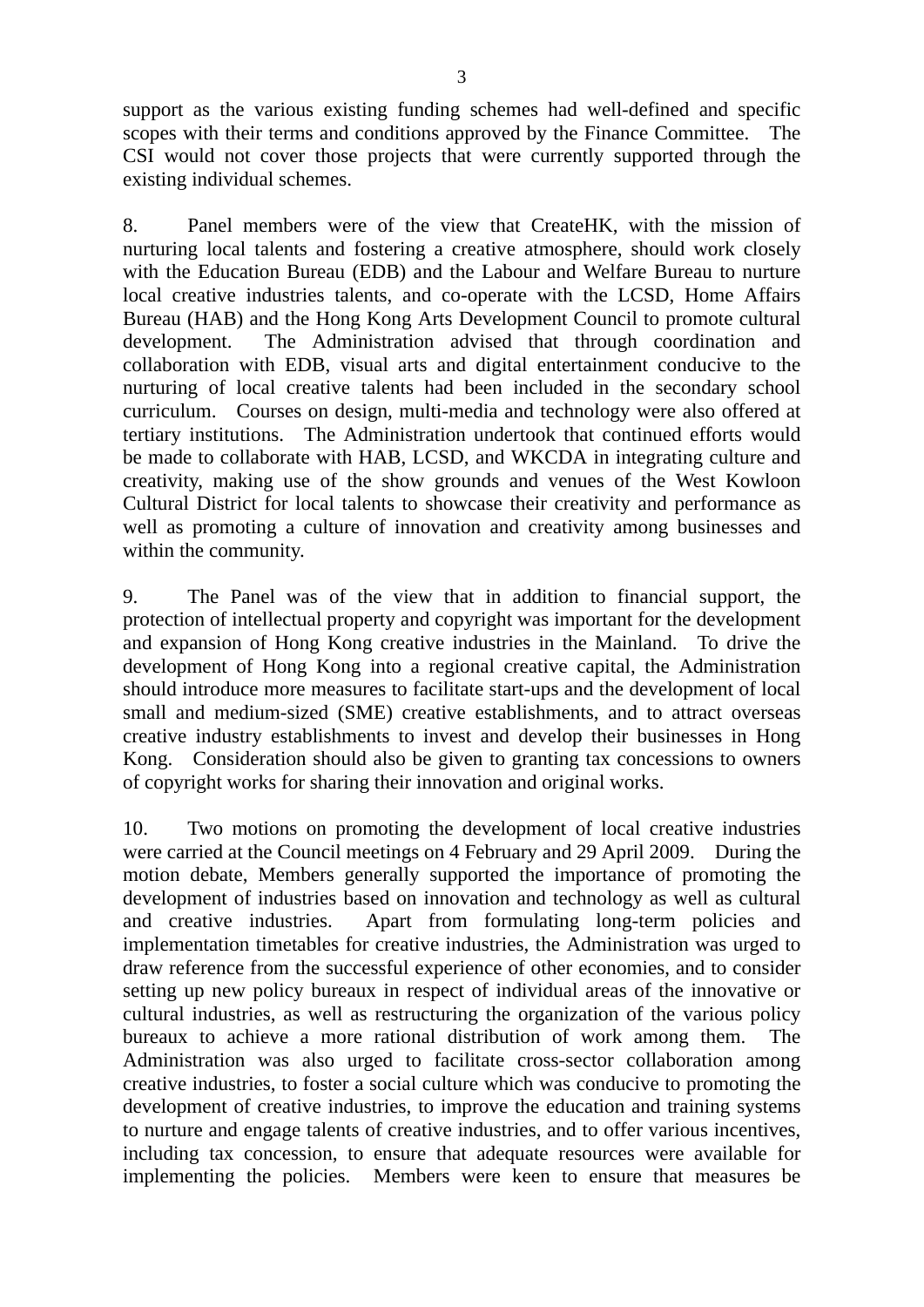implemented to increase the opportunities for local artists to display their works in public space or at venues other than museums and art galleries to nurture the local audience, thereby boosting the development of cultural and creative industries.

# **Latest position**

11. The Administration will brief the Panel on 13 May 2010 on the progress of the work of CreateHK and the relevant initiatives undertaken to support creative industries and develop the creative economy in Hong Kong.

# **Relevant papers**

Motion moved by Dr Hon Samson TAM Wai-ho on "Promoting the development of local creative industries" at the Council meeting on 4 February 2009 http://www.legco.gov.hk/yr08-09/english/counmtg/motion/cm0204-m3-prpt-e.pdf

Paper provided by the Administration for the Information Technology and Broadcasting Panel meeting on 9 February 2009 http://www.legco.gov.hk/yr08-09/english/panels/itb/papers/itb0209cb1-715-3-e.pdf

Minutes of Information Technology and Broadcasting Panel meeting on 9 February 2009

http://www.legco.gov.hk/yr08-09/english/panels/itb/minutes/itb20090209.pdf

Paper provided by the Administration for the Information Technology and Broadcasting Panel meeting on 9 March 2009

http://www.legco.gov.hk/yr08-09/english/panels/itb/papers/itb0309cb1-955-5-e.pdf

Minutes of Information Technology and Broadcasting Panel meeting on 9 March 2009

http://www.legco.gov.hk/yr08-09/english/panels/itb/minutes/itb20090309.pdf

Motion moved by Hon Mrs Regina IP LAU Suk-yee on "Developing new economic strategies to meet economic challenges" at the Council meeting on 29 April 2009

http://www.legco.gov.hk/yr08-09/english/counmtg/motion/cm0429-m3-prpt-e.pdf

# Paper provided by the Administration for the Establishment Subcommittee meeting on 29 April 2009

http://www.legco.gov.hk/yr08-09/english/fc/esc/papers/e09-01e.pdf

Minutes of the Establishment Subcommittee meeting on 29 April 2009 http://www.legco.gov.hk/yr08-09/english/fc/esc/minutes/esc20090429.pdf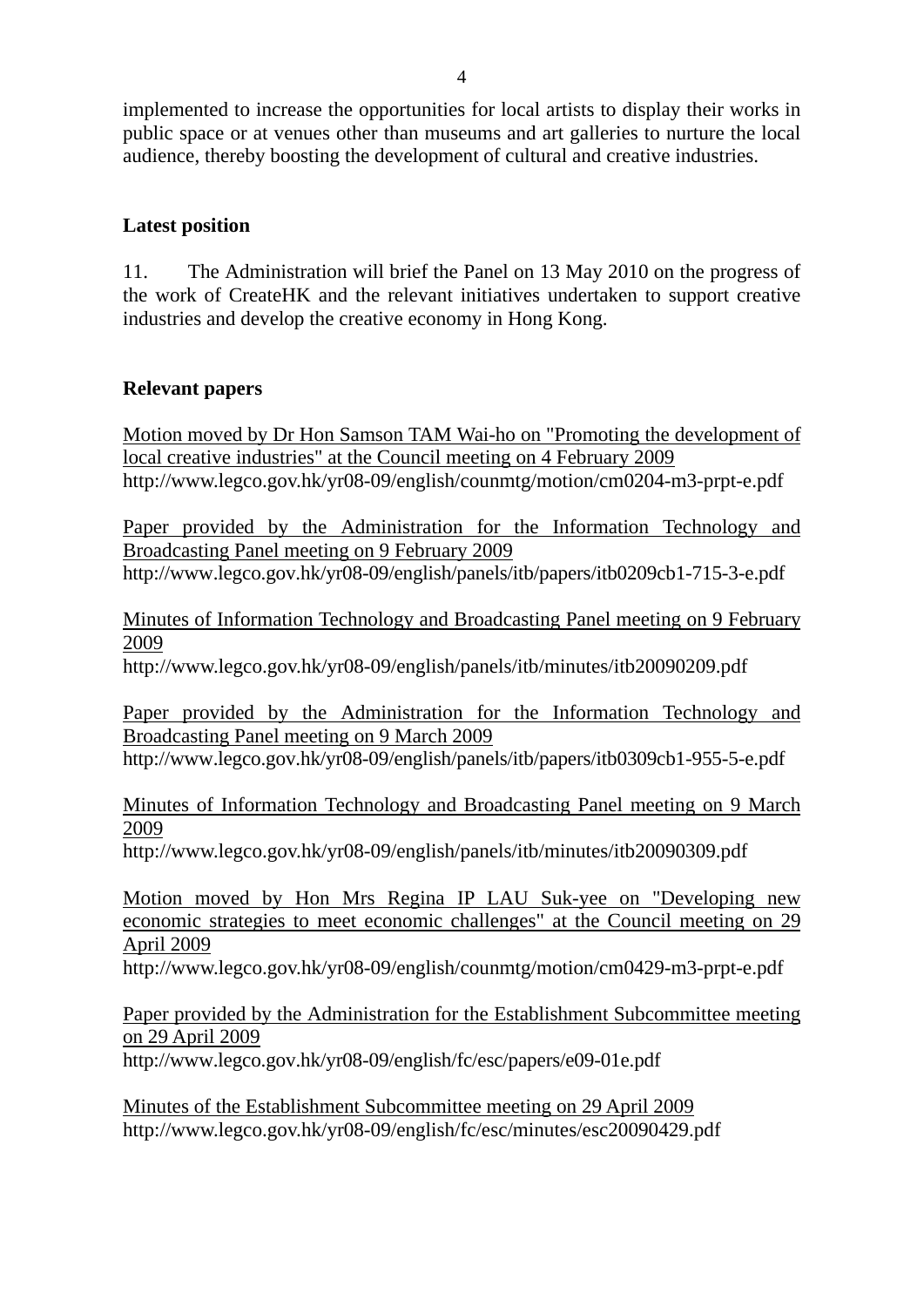Paper provided by the Administration for the Finance Committee meeting on 22 May 2009 http://www.legco.gov.hk/yr08-09/english/fc/fc/papers/f09-15e.pdf

Minutes of the Finance Committee meeting on 22 May 2009 http://www.legco.gov.hk/yr08-09/english/fc/fc/minutes/fc20090522.pdf

Council Business Division 1 Legislative Council Secretariat 10 May 2010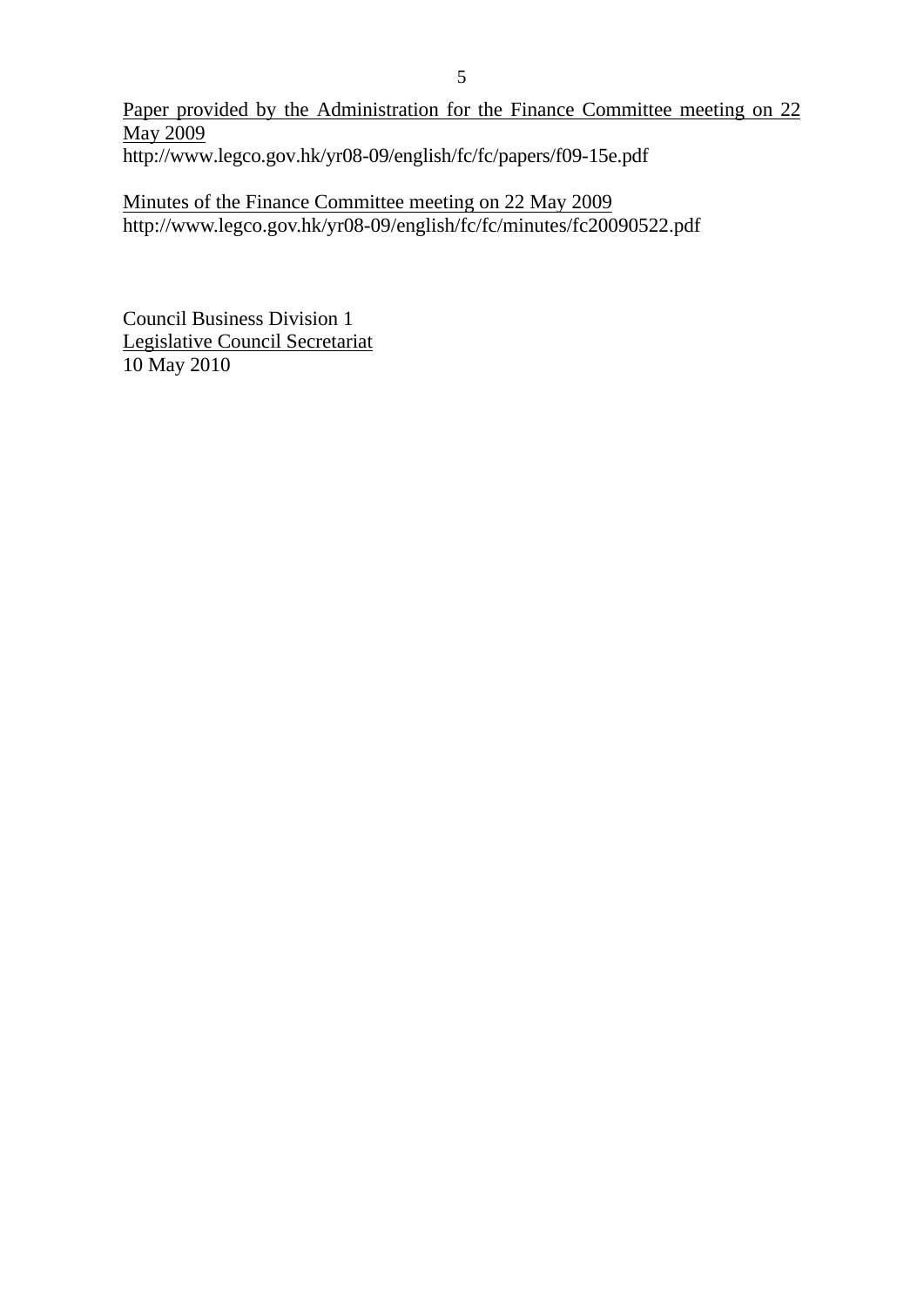# **Appendix I**

## **Development of creative industries**

### **Development strategy**

### **Strategic Direction: Seven strategic areas**

- (a) nurturing a pool of creative human capital which will form the backbone of Hong Kong's creative economy;
- (b) facilitating start-ups and development of creative establishments;
- (c) generating demand for innovation and creativity and expanding local market size for creative industries;
- (d) promoting creative industries on the Mainland and overseas to help explore outside markets;
- (e) fostering a creative atmosphere within the community;
- (f) developing creative clusters in the territory to generate synergy and facilitate exchanges; and
- (g) promoting Hong Kong as Asia's creative capital.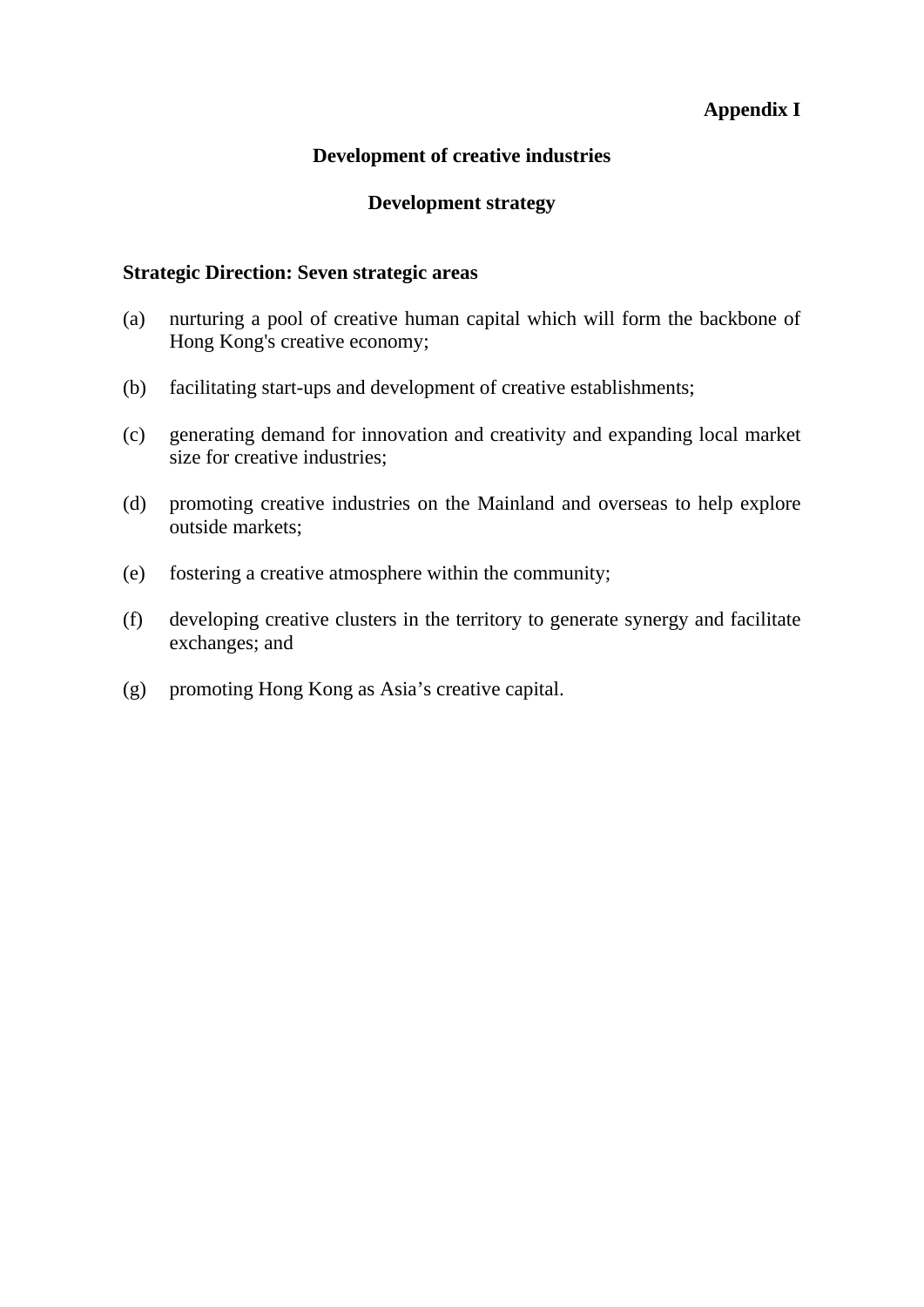# **Appendix II**

# **General Eligibility and Assessment Criteria of the CreateSmart Initiative**

- 1. An applicant should normally be a locally registered institution/organization engaged in creative industries or a related body. CreateHK and other government departments can also apply for the funding.
- 2. Project elements which are covered under the scope of the Film Development Fund, Film Guarantee Fund and DesignSmart Initiative and those which will receive or have received funding from other government sources are not eligible to apply for funding under the CSI.
- 3. Projects under application must be beneficial to the overall development of individual creative industry sectors or the entire creative industries.
- 4. Benefits accrued from the projects must serve the interests of individual creative industry sectors or the entire creative industries, and not just an individual private company or a consortium of private companies.
- 5. Projects should mainly be non-profit making by nature. Special consideration could be given for projects that can ultimately be self-financing.
- 6. In general, funds approved can only be used for non-recurrent expenditure. Under exceptional circumstances where the projects under application consist of a recurrent item (e.g. staff cost), the funds approved can only be of a one-off nature.
- 7. Funds approved cannot be used to create any civil service posts.
- 8. In examining an application, the following must be taken into consideration
	- (a) the benefits that a project may bring to local creative industries, either to individual sectors or the industries as a whole;
	- (b) the need of such project;
	- (c) the technical and project management capabilities of the applicant institution/organization;
	- (d) whether the implementation schedule of the proposed project is well planned and whether the time required for implementation is reasonable;